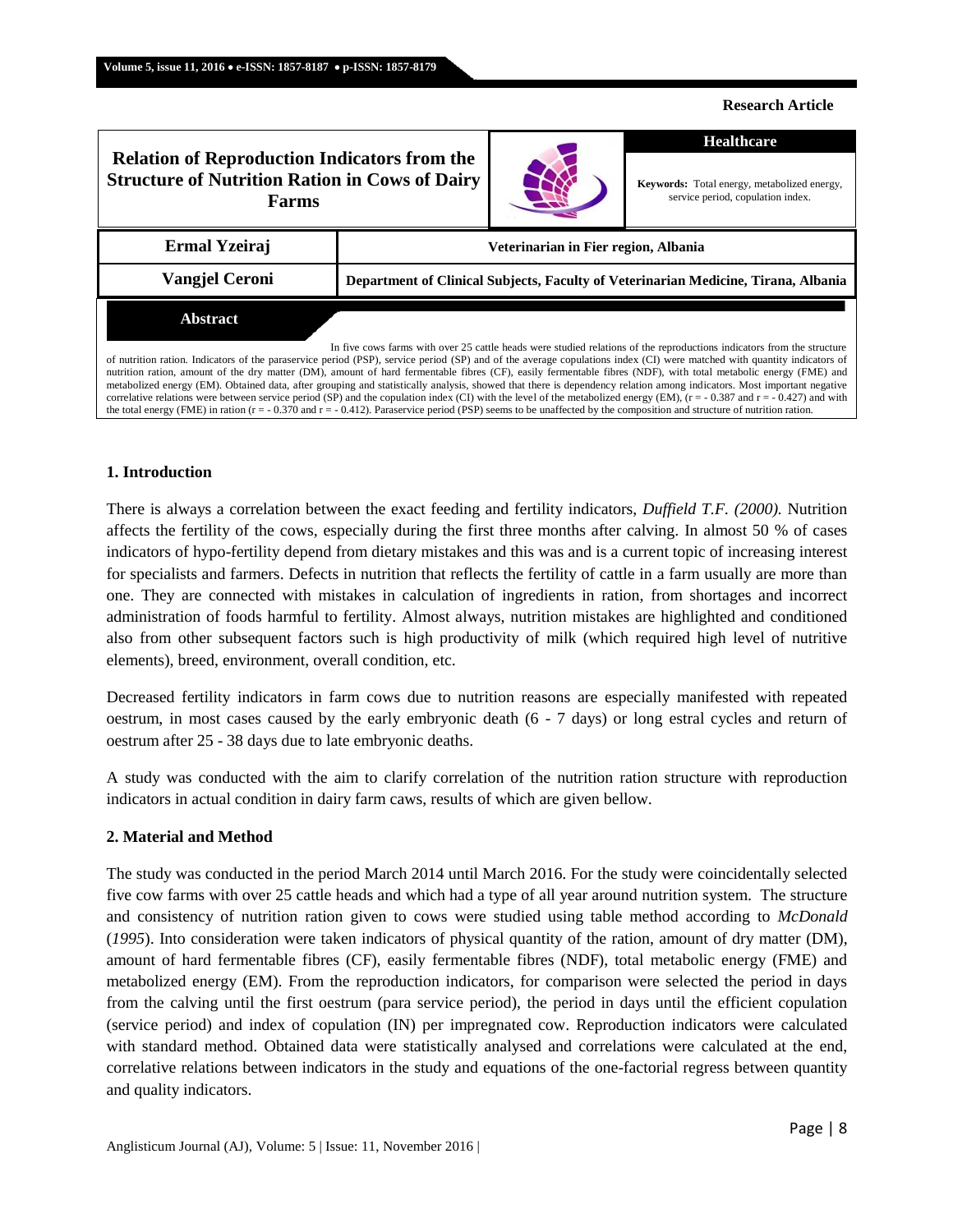### **3. Results and Discusion**

Nutrition rations used in the experiment period in five farms provided the parameters of the structure as shown in table 1. Calculations were made using the table method according to Animal Nutrition by *McDonald, (1995).*

| Farm | Structure of nutrition rations used in the farms of the study |       |      |            |       |            |  |  |
|------|---------------------------------------------------------------|-------|------|------------|-------|------------|--|--|
|      | Kg.                                                           | DM    | СF   | <b>NDF</b> | MЕ    | <b>FME</b> |  |  |
|      | 30                                                            | 16.52 | 6.2  | 12.32      | 318.4 | 285        |  |  |
|      | 37                                                            | 15.07 | 9.19 | 8.18       | 391.7 | 353.8      |  |  |
|      | 25                                                            | 17.75 | 4.95 | 6.08       | 228   | 208.1      |  |  |
|      | 33                                                            | 15.65 | 6.52 | 13.87      | 436.4 | 401.9      |  |  |
| Ε    | 34.5                                                          |       | 6.64 | 13.61      | 380.1 | 340.7      |  |  |

### *Table 1: Structure of nutrition rations given to cows in the farms subject of the study.*

From table 1 it seems that changes in the structure of nutrition rations are more in the total amount, amount of hard fermentable fibres and the amount of metabolized. For the study period, in the herds of cows were conducted reproduction indicators, as shown in table 2.

| Farms in the study | <b>Indicators</b>   |           |             |             |  |  |
|--------------------|---------------------|-----------|-------------|-------------|--|--|
|                    | <b>P</b> /service P | S. Period | I. copulat. | % fertility |  |  |
| n.                 | 48                  | 152       | 2.7         | 68          |  |  |
|                    |                     | 128       |             |             |  |  |
|                    | 48                  | 131       |             |             |  |  |
|                    |                     | 127       |             |             |  |  |
|                    |                     |           |             |             |  |  |

# *Table 2: Main reproduction indicators in cows carried in the study farms*

After analysing the obtained data, correlative relations were prepared between indicators in the study, shown in table 3.

| <b>Reproduction</b> | Components of the nutrition ration |          |            |          |            |  |  |
|---------------------|------------------------------------|----------|------------|----------|------------|--|--|
| indicators          | DM                                 | CF       | <b>NDF</b> | ME       | <b>FME</b> |  |  |
| P.s.period          | $-0.166$                           | 0.142    | 0.198      | 0.265    | 0.299      |  |  |
| S. Period           | 0.101                              | $-0.241$ | 0.071      | $-0.370$ | $-0.387$   |  |  |
| I. copul.           | 0.083                              | $-0.222$ | $-0.023$   | $-0.412$ | $-0.427$   |  |  |

# *Table 3:* **Correlation** *coefficients of reproduction indicators in cows with the structure of the nutrition ration.*

From the study it seems that the paraservice period (PSP) is almost uninfluenced from the composition and the structure of the nutrition ration. Other researchers came to such conclusions too, *Coffey M.P. et al. (2002).* Most visible relations, of negative character, were between indicators of the service period (SP) and copulation index (CI) with the level of the metabolized energy (EM) (respectively,  $r = -0.387$  and  $r = -0.427$ ).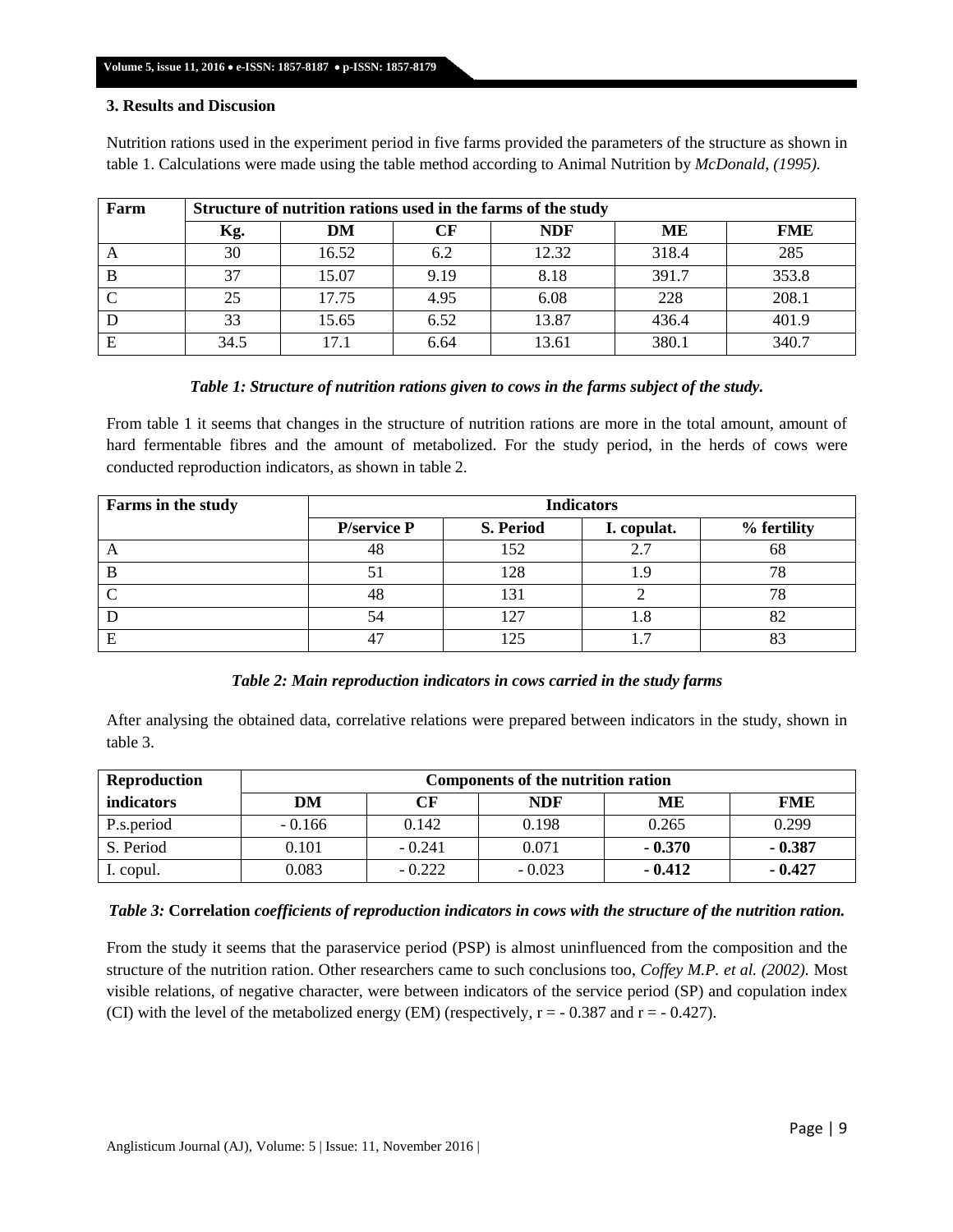Other researchers have as well reached such conclusions, who assessed the role of energetic content in the ration with the health of the cattle in general, and in particular the reproductive one, *Anderson L. (1993); Ceroni V. e bp. (2010). Radostits O. M. et al. (2005); Oikonomou G., et al. (2008).* Most interesting correlations between indicators in studying the quantity of the metabolized energy in the ration with the service period and copulation index, are given in the below charts of linear regress.



*Chart 1: Correlation between metabolized energy in the ration with service period. The blue line shows the tendency of the correlative connection of the negative character. (r = - 0.387).*



*Chart 2: Correlation between the quantity of the metabolized energy in the ration with the copulations index. Blue line shows the tendency of correlative connection and negative character. (r = - 0.427).*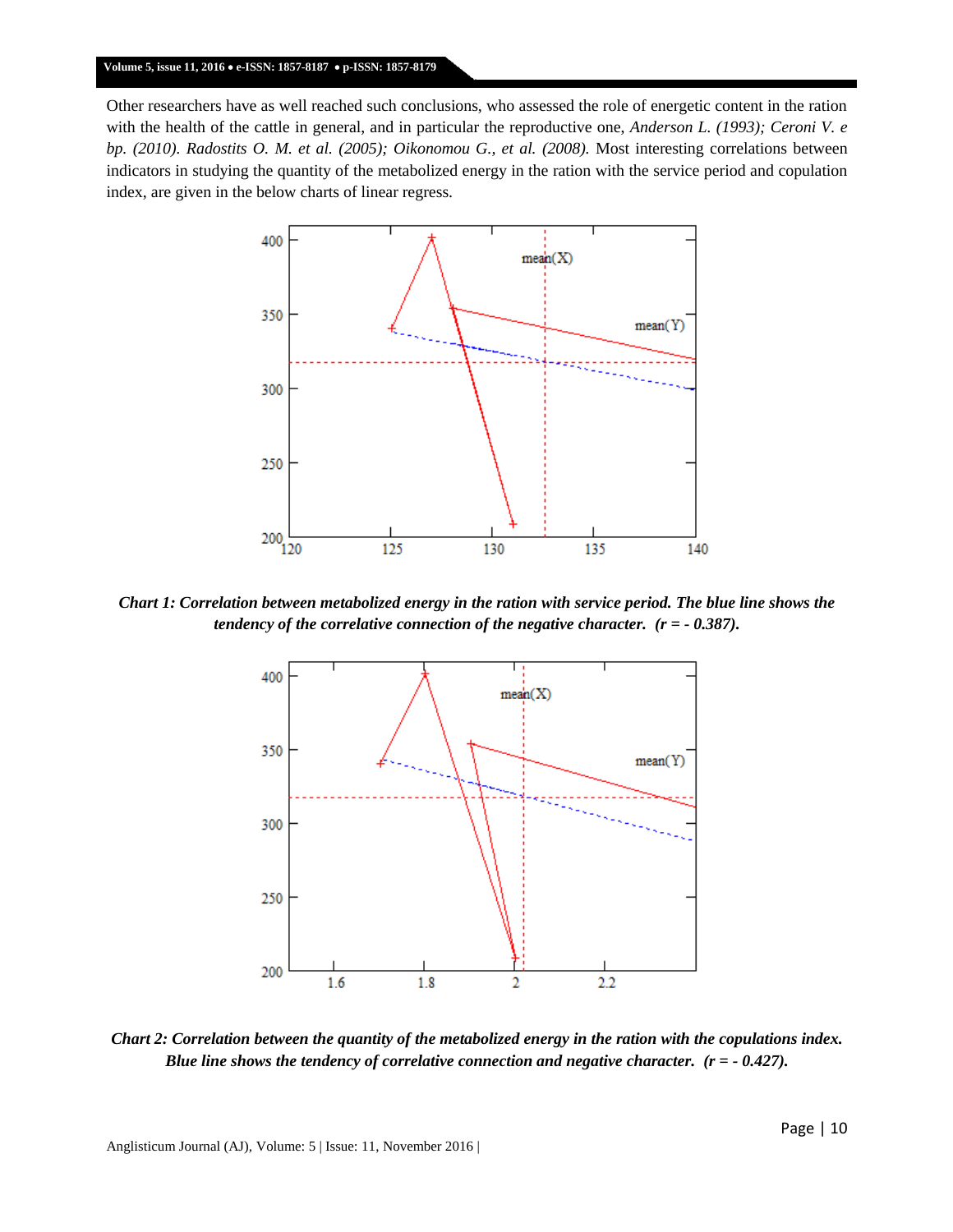Relations to be assessed are those between the level of the total energy (FME) in the ration with service period (SP) and the copulations index (CI) (respectively,  $r = -0.370$  and  $r = -0.412$ ). Correlations between indicators of the total energy in the ration with the service period and copulations index, are given in the below chart of linear regress.



*Chart 3: Correlation between the total quantity of energy in the ration with the service period. Blue line shows the tendency of the correlative connection. (r = - 0.370).*



*Chart 4: Correlation between the total quantity of energy in the ration with copulations index. Blue line shows the tendency of correlative connection. (r = - 0.412).*